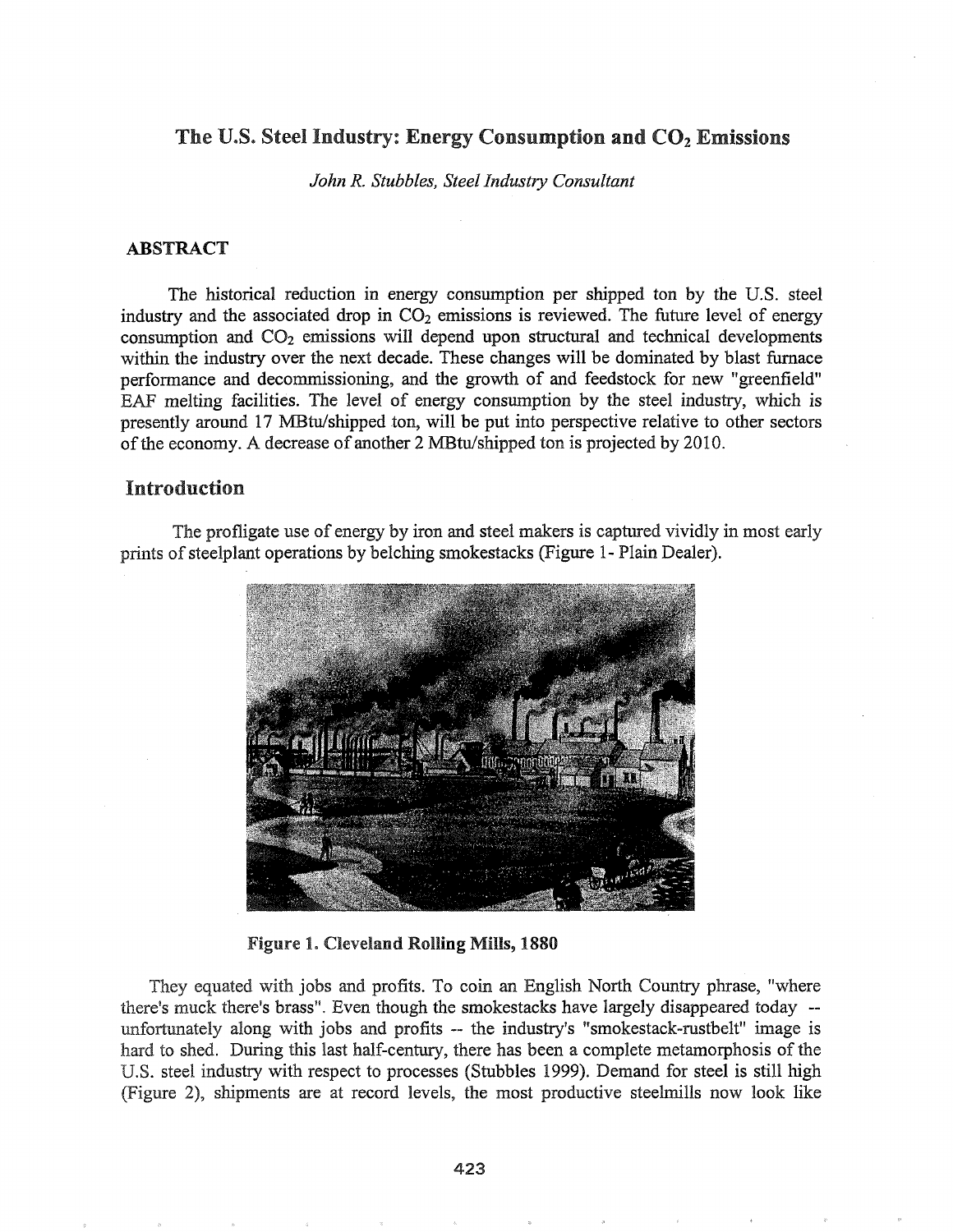warehouses in cornfields, industry yields, productivity and quality are world-class, and energy per shipped ton has decreased by over 60% (Stubbles 2000). In each decade since WWII, a key process development occurred which reshaped the industry. The historical and future impact of these on steel industry energy consumption and carbon equivalent (CE) emissions, are the subject of my presentation today.



Figure 2. Steel Consumption per Capita and Population Growth in the U.S. (AISI and Census Bureau)

### $1900 - 1950$

During these years, the steel-producing workhorse was the open hearth, which was a ludicrous process from the standpoint of a chemical engineer, but served the U.S. well through two world wars and the boom times that followed (Figure 3). In 1950, about 250 operable blast furnaces existed, with burdens of raw iron ore. An output of 1000 tons /day/furnace was rare as against 10,000 today (AIMME 1961). Pre-war electric furnace production was only about one million tons annually but thanks to some war-time government subsidies, this rose to about 6 million tons by 1950 (AISI 1950). All steel was teemed into ingots, and the average shipped yield from these had been stuck at around 73% since the turn of the century. As shown in Figure 4, energy consumption was about 45 MBtu/shipped ton, energy was cheap, and there were no environmental restraints (Energy units are English throughout the paper. The conversion factor of 10,500 Btu/kWh is used to allow for coal conversion efficiency). Steel was in great demand. The U.S. steel industry was globally dominant and profitable. It had no time for change, and seemingly no reason to consider change. But various technical and social forces were in the air and change was inevitable.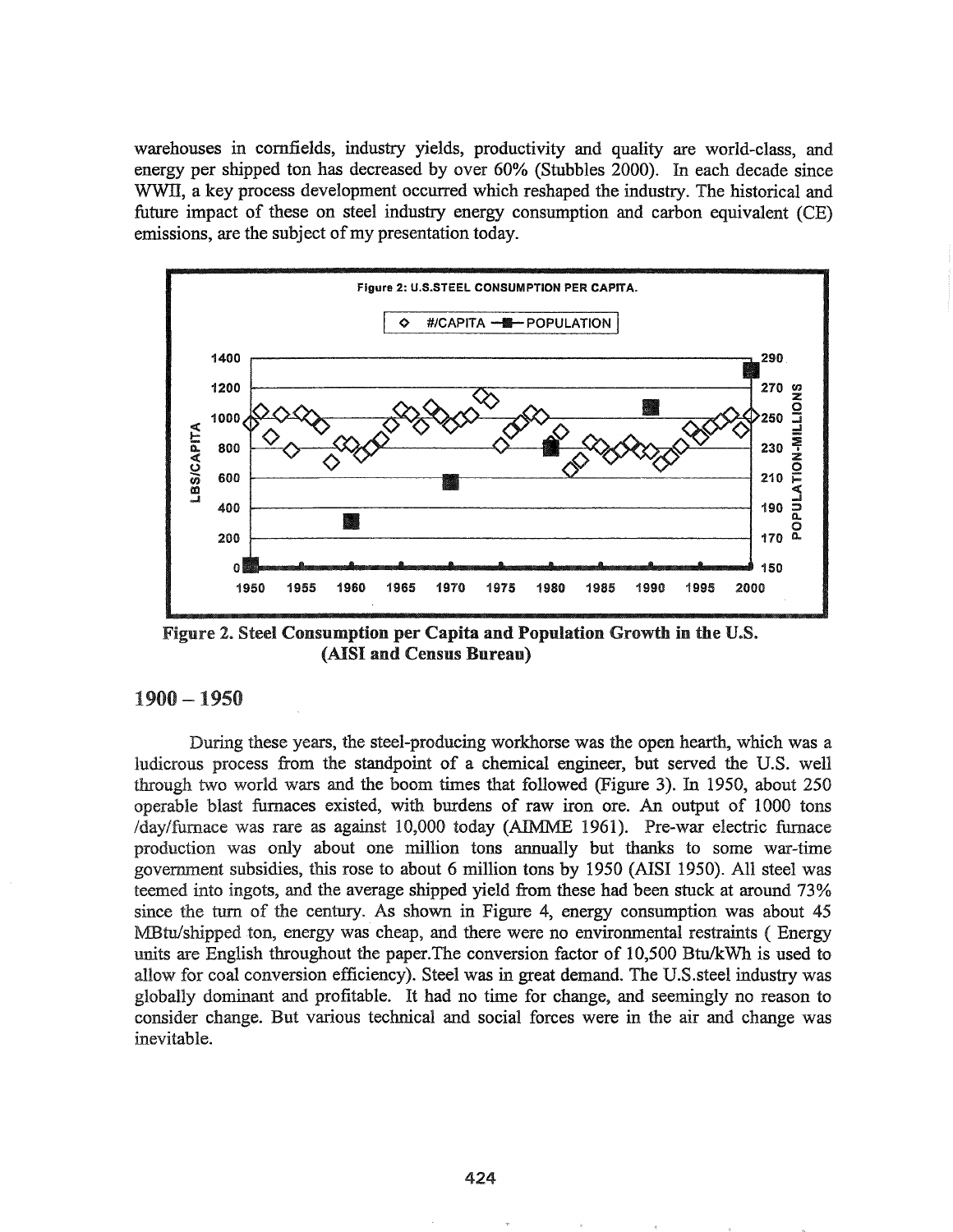

Figure 3. U.S Steelmaking 1865-1950



Figure 4. U.S.Steel Industry; Energy Consumption (Million Btu/Shipped Ton) (AISI and Stubbles 2000)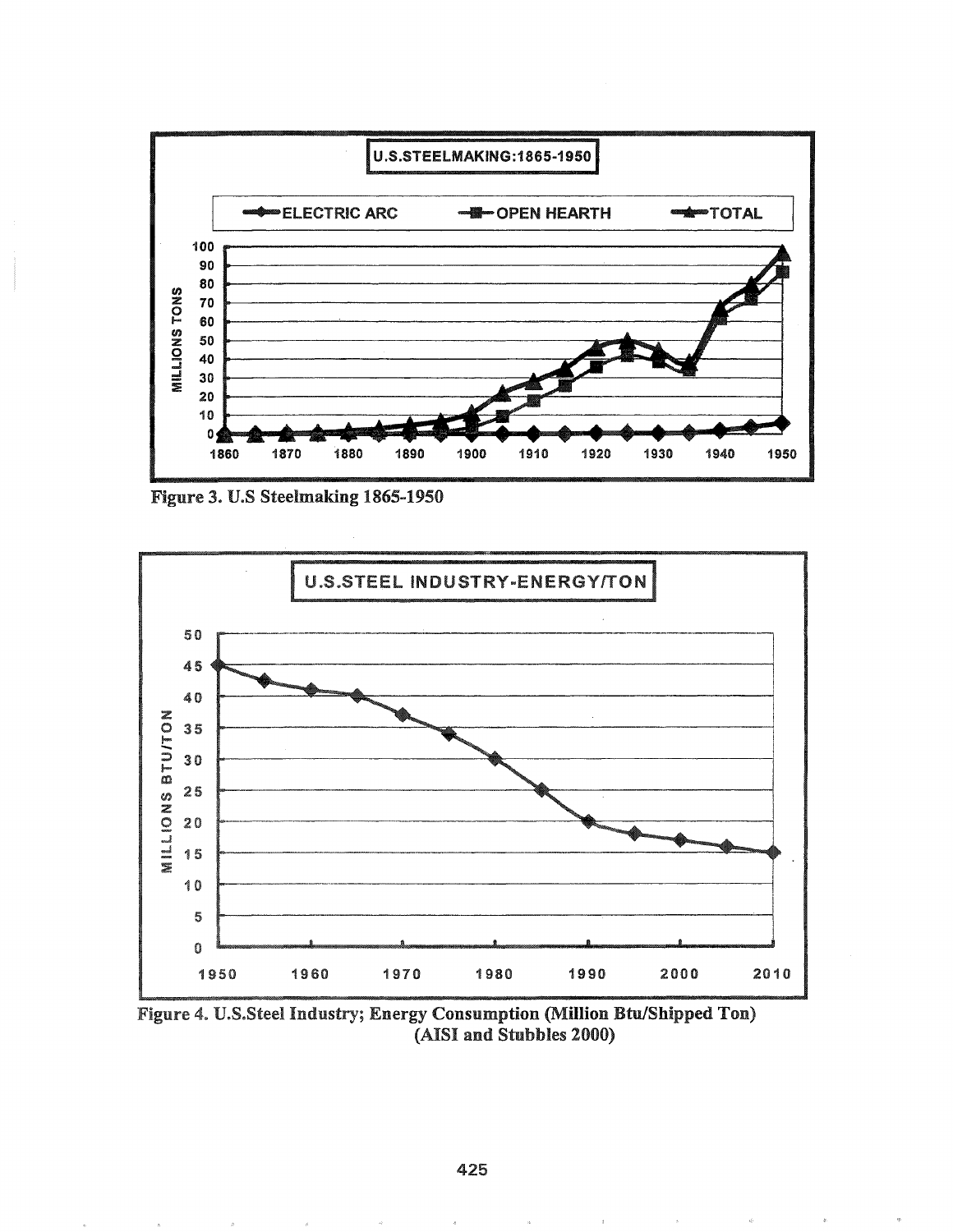#### 1950-1960

The rich Mesabi ores (55 to 60% iron), which had been the primary source of ore for the U.S. since 1892, were nearly depleted by the late 1940's. While millions of tons of taconite ore was available on the iron range, it contained only 30% iron (Rose 1961). However, the beneficiation and pelletizing of taconite powder (ore ground to 300 mesh to release the iron-rich magnetite) produced a sized burden material even richer in iron (65%) than Mesabi ores. In-house sintering of iron oxide fines was also developed. The use of these burden materials was carefully evaluated along with tuyere injectants at the pilot blast furnace operated by the Bureau of Mines at Bruceton starting in the 1950's. Commercial pellet production on the North American iron ranges followed swiftly and use by blast furnace operators was welcomed. In the space of less than twenty years, over 80 million tons of pellet capacity was built in North America. Burden ratios (weight of iron bearing material/ton iron) and coke rates fell dramatically (Figure 5) (Stubbles 1995; AISI).



Figure 5. Fuel Rates and Burden Ratios of U.S. Blast Furnaces (fuel includes #/NTHM of coke, coal, oil, and natural gas)

Independently, coke quality was also much improved. In the following decades, more productive and better instrumented furnaces displaced older ones. Less than 40 operable blast furnaces now exist in the U.S., producing over 55 million tons annually at carbon rates of around 1000Lbs/NTHM (I&SM 2000). In 1950, it required over 200 furnaces to smelt 71 million tons. The injection of pulverized coal (PCI) has reduced coke but not carbon rates. The future of modern U.S. blast furnaces depends on coke availability (there is a limit to coal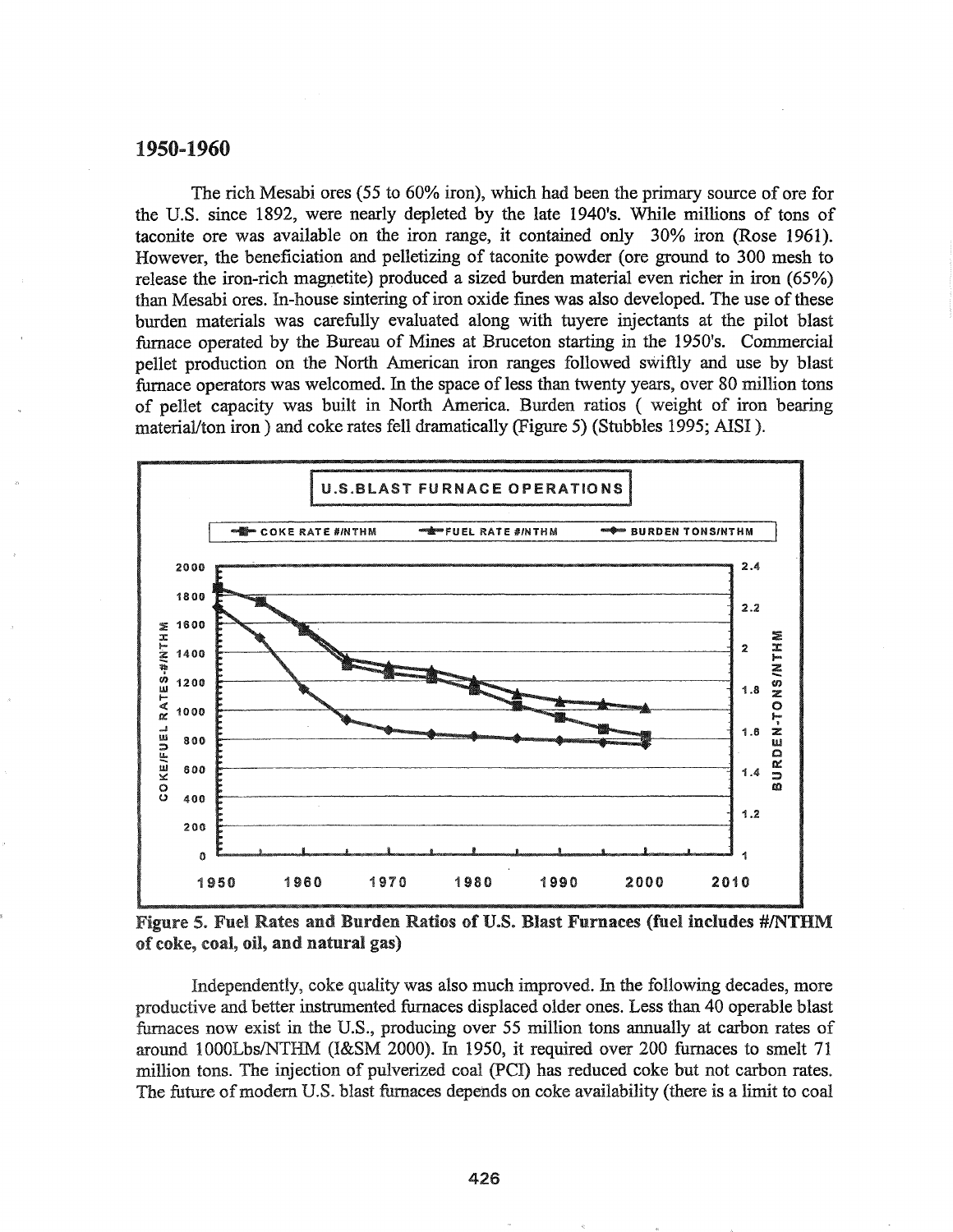injection) and the economic viability of companies operating blast furnaces (Poveromo 1999).

### 1960 -1970

After WWII, the Europeans needed to rebuild their steel industries, while Japan was being encouraged by the U.S. to install open hearths. The Austrians explored the top blowing of Bessemer converters using pure oxygen, which was available on a tonnage scale and therefore less costly as a result of the German V2 rocket programs. In 1952, the first commercial Linz-Donawitz (LD) shop was commissioned, and the Japanese also bought into the process. In North America, there was a general reluctance to adopt an untried, small-scale process (30 ton vessels) as a replacement for efficient 250-300 ton open hearths. Indeed, more open-hearth capacity was "on the books", waiting to be built. However, Dofasco (1954), McLouth (1954), and Jones and Laughlin (1957) pioneered the inevitable transition to the Basic Oxygen Process (BOP) as it was christened on this continent (AIMME 1961). By the end of the sixties, the open hearth was no longer king (Figure 6), and energy consumption per ton was reduced another notch. In all honesty, the open hearth was not as thennally inefficient as assumed, but it did consume large tonnages of energy intensive refractory products. Although not foreseen in the sixties, the BOP made possible the eventual introduction of continuous slab casters because it's consistent tap-to-tap time could match casting time per heat. Note the low level of continuous casting tonnage even as late as 1970.



Figure 6. Installation of the Basic Oxygen Process in the U.S.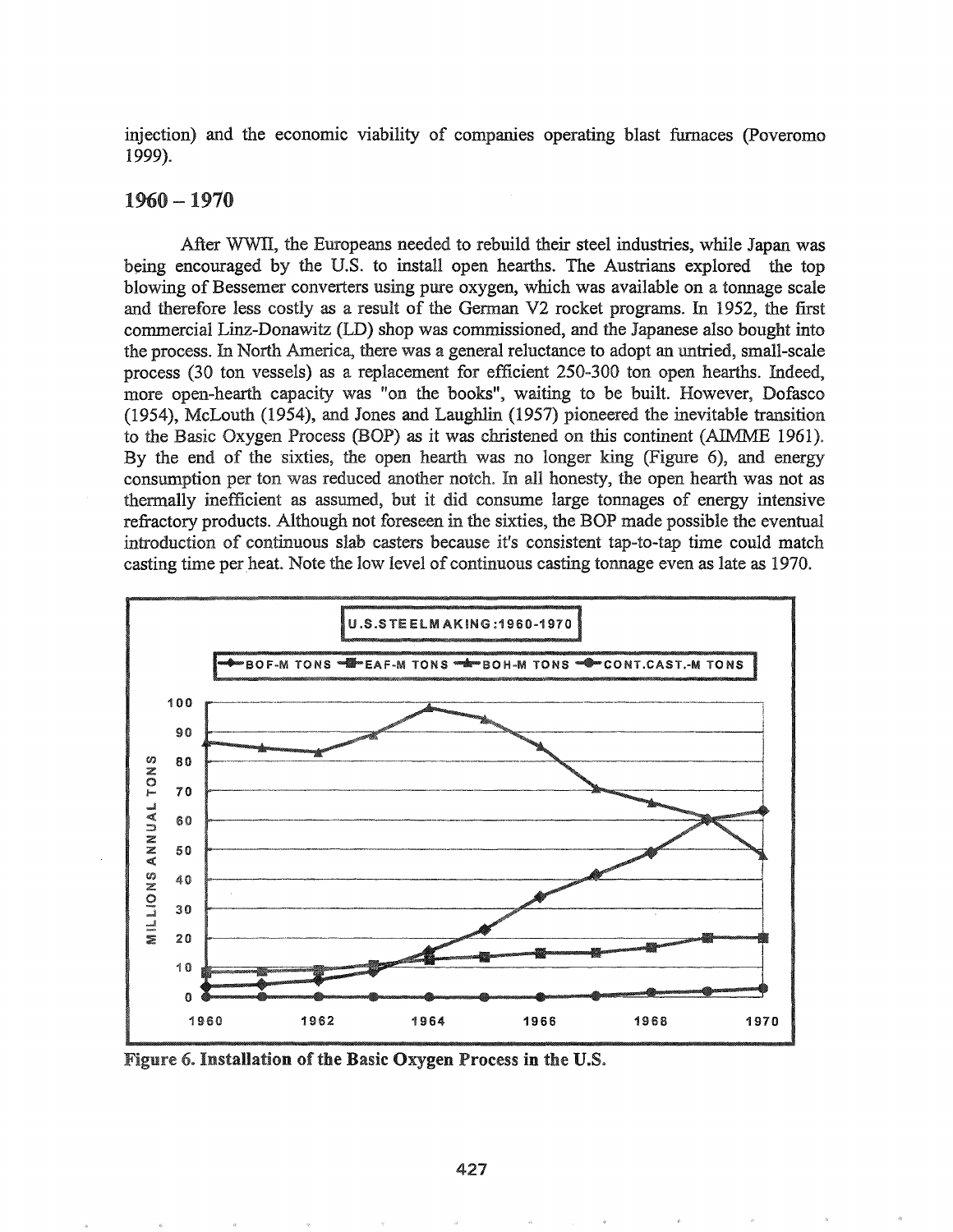### 1970-1980

The decade started on a high note for the industry, but no-one foresaw the economic chaos that would be created by the oil embargos of the seventies. The integrated companies also faced huge mandated environmental costs, rising labor costs, underfunded retirement programs, and high quality imports. It was a time of crisis for these companies as they saw shipments drop from a record 110 to 80 million tons between 1974 and 1975 (Stubbles 1995).

For some entrepreneurs however, there were opportunities. Small-scale steel companies had been around for years, but the stringing together of an electric furnace, a billet continuous caster and a rolling mill for a relatively small capital investment was new. Annual output of these plants was modest at around 250,000 tons, and markets were generally at the low end of the quality spectrum. A glut of cheap, recyclable scrap as the primary raw material for the electric furnaces minimized operating costs. These "minimills" made their serious appearance in this decade, and changed the face of the industry. First, they were profitable even in bad times, and drained "gravy business" like rebar from the integrated mills. They embraced novel compensation systems, were "lean and mean" at both the supervisory and working levels, and were quick to buy and exploit new technology. Casting techniques, slide gates on ladles, ladle furnaces, porous plugs etc all became reality due to minimills. The net result was an upscale in product quality and productivity. The integrated companies could not compete, and were forced to abandon all markets but flat-rolled.Energywise, the minimills consumed less than half that of the integrated mills per shipped ton, even allowing for the conversion efficiency in producing electricity from coal. Many argue that recycled scrap has an inherent energy value which should be counted, but the reality is that most commercial scrap would be buried were it not for the minimills. Steel scrap recycling at over 60 million tons annually in the U.S. to create new, high quality steel is a logistical and environmental triumph which has not received the recognition it deserves

### 1980 -1990

This was a desperate decade for the integrated mills and it called for desperate measures. Ingots had to go. Cooperative programs with the Japanese resulted in a spate of slab caster, degasser, and galvanizing installations to produce new and high quality flat rolled products. The results exceeded all expectations. Primary processing yields surged as did downstream yields due to better quality (Figure 7). This meant far less raw steel was needed for the same level of shipments, as shown in Figure 8 (AISI 1998). Note the unchanging yield until about 1980, the dramatic drops in shipments in 1975 and 1982, and the high yield data over the last decade, with almost record levels of shipments. Today, only specialty items like large forging rounds and thick plates are produced from ingots. All other steel  $(>95%)$  is continuously cast. Energy per ton dropped significantly due to these factors and the continued growth of the efficient electric furnace sector. The U.S. steel industry was now technically competitive on a global scale, but continued to restructure in an attempt to achieve marginal profits. And just when the integrated mills seemed to be turning the comer financially came the "unkindest cut of all". The minimills penetrated the flat-rolled market via thin slabs.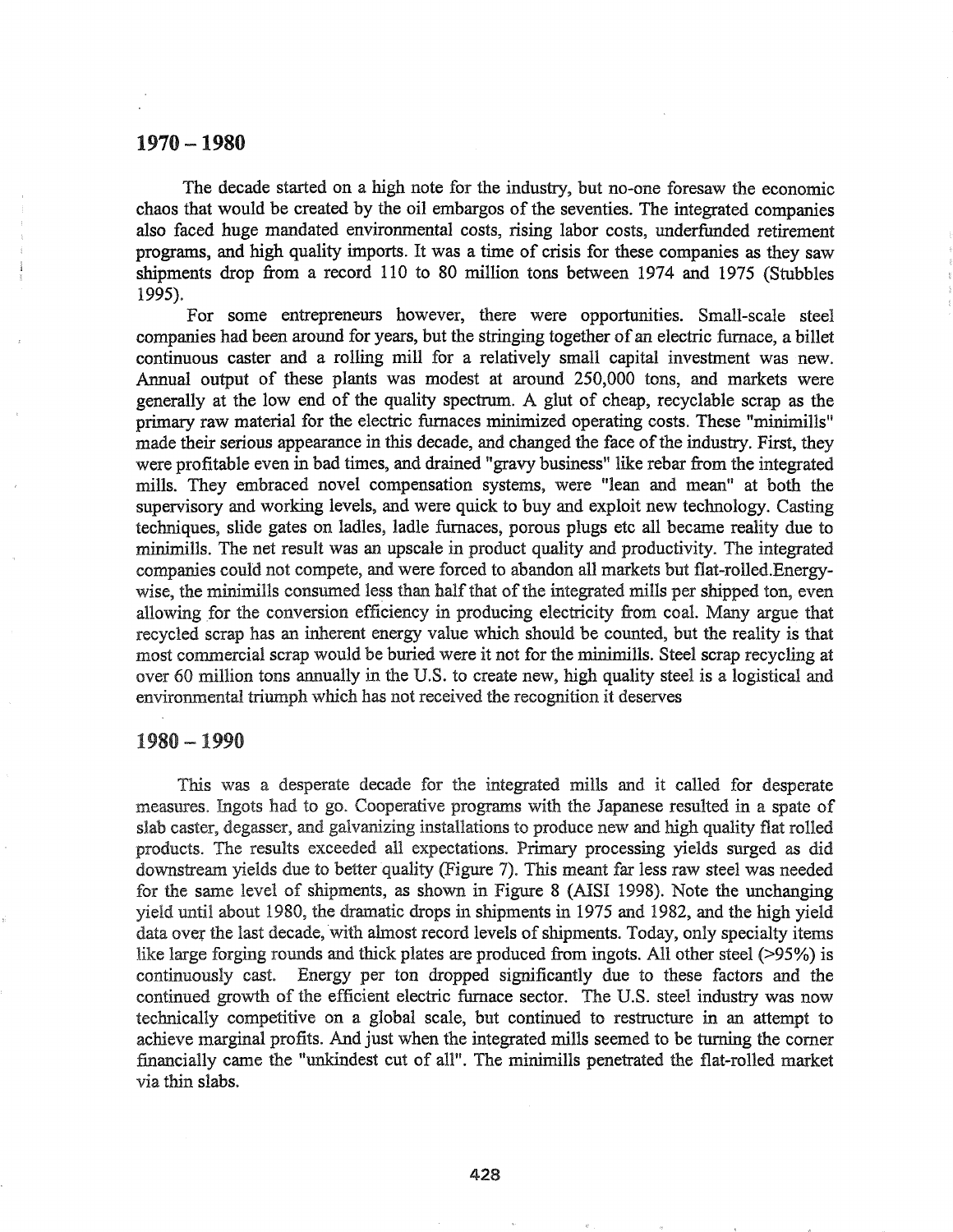

Figure 7. Yield Improvements Due to Continuous Casting



Figure 8. Increase in Raw Steel Yields (% Shipments/Raw Steel)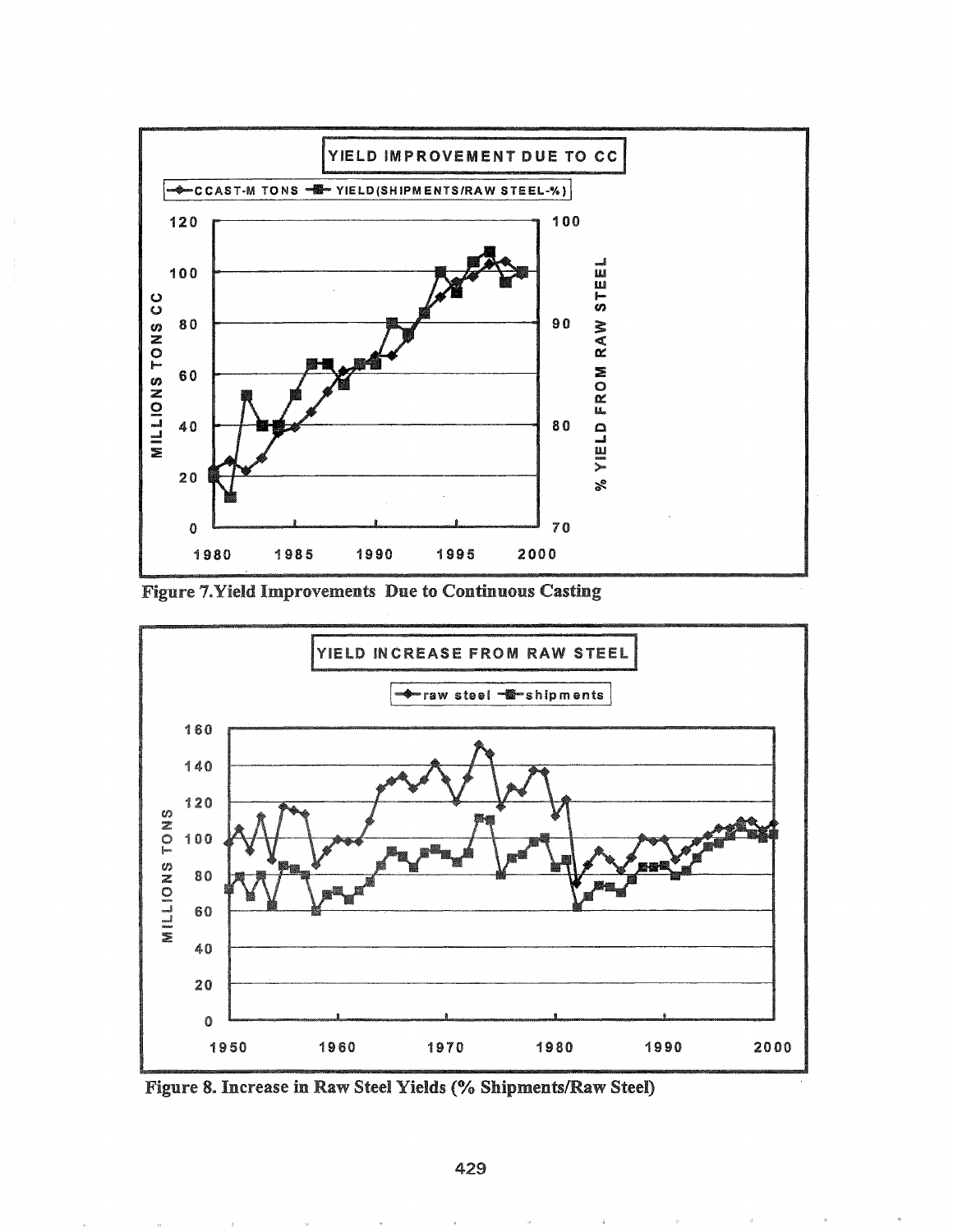### $1990 - 2000$

This decade has spotlighted thin slab casting, which was introduced by Nucor at Crawfordsville in an Indiana cornfield in 1989. It was German technology that had been viewed by numerous companies in the 80's, but Nucor had the guts to pioneer it commercially (Kuster 1995). It was a struggle initially, but the lessons learned were quickly incorporated into a second mill at Hickman. The nickname "minimill" became obsolete; these mills had capacities of millions of tons annually. They supplied products to the automotive industry, had galvanizing facilities, and operated at around 1.0 man-hour per ton (the industry average level is just under 4). Energy-wise, the sensible heat in the cast  $2<sup>n</sup>$  slabs was captured in tunnel furnaces, which acted like the obsolete soaking pits. After shearing the hot strand, the thin slabs moved in-line from the caster, through the tunnel furnace and directly into a hot mill. With a productivity penalty, this could take the gauge down to 1mm i.e. cold rolled sizing. Several thin slab and semi-thin slab mills appeared after Hickman, including some built by integrated companies. Today, annual domestic hot band capacity of these new EAF mills is around 14 million tons (Barnett 2000). There are several energy implications in this development. First, the market thrust by the electric furnace sector mirrors that of the 1970s' into long products and must lead to the closure of more integrated capacity.This means less average energy per shipped ton for the industry.

Offsetting this is the change in raw material needs for electric furnaces. Flat-rolled products demand lower residual levels (copper, tin etc), which forces the "minimills" into either selective scrap purchases or the use of low residual alternative iron (AI).

This can be sponge iron (directly reduced iron, DR! or hot briquetted sponge iron, HBI) and even cold pig iron. Such products can be manufactured on-site or imported. The on-site production of sponge iron with subsequent melting in a submerged arc furnace is being practiced by Steel Dynamics in Indiana (Rokop 1999). On-site production is a hedge against increased scrap prices and a potential way to increase EAF productivity. However, any use of AI should be counted in the energy consumption data because these are manufactured products, whether they be produced on-shore or imported. Energy consumption at electric furnaces increases per melt ton depending on the AI type and usage level. Cold DRI requires about 10 MBtu/ton to produce, and may raise kWh consumption in the EAF. It is therefore probable that an upwards swing in energy consumption per shipped ton will be seen for the EAF sector in the future. The elimination of inefficient integrated capacity offsets this however, and the overall downward trend is maintained (Stubbles 2000).

Table 1 is a simplified breakdown of the contribution to carbon equivalent (CE) emissions by the electric furnace and integrated sectors of the U.S. steel industry for a shipment tonnage of 105 million tons. This has been typical for the last few years and is projected to continue for some time, assuming the economy remains stable. The table highlights the major contributors, about which a few comments are appropriate.

Electricity consumption, primarily for melting in EAF's, is based on generation from 100 % coal whereas the fossil fuel figure for the U.S. is actually 60% (51% coal). Therefore the actual CE emissions are probably lower than shown in the table.

Coal for domestic coke production and PCl, and coke imports account for 2/3 of the units for integrated mills. While carbon CE rates will continue to decline slightly, the elimination of the few remaining less efficient blast furnaces will have a greater impact on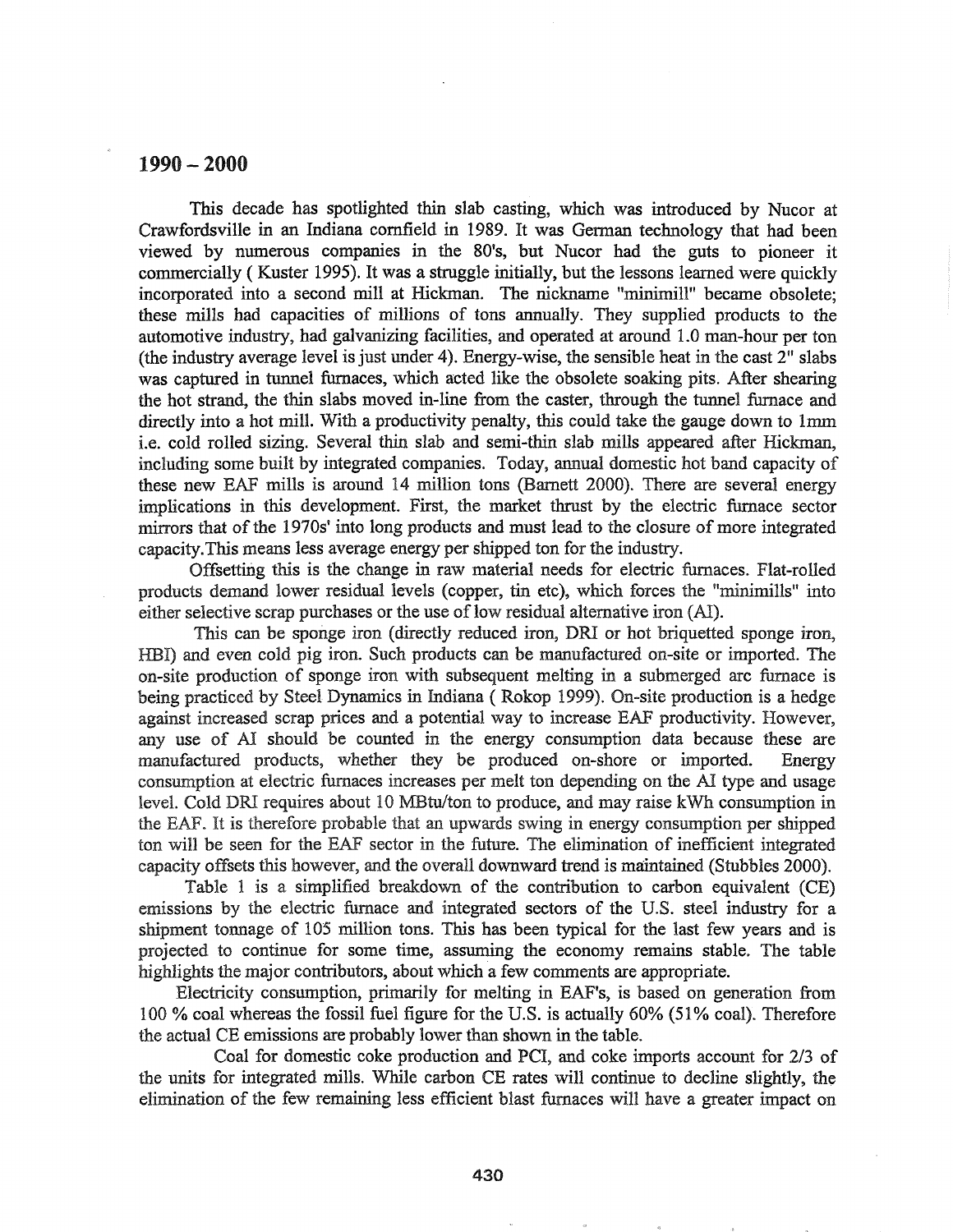CE emissions. There is a minimum coke rate even for the most efficient blast furnace because coke is physically needed to support the burden, and thus remains the primary source of reducing gas.

|                  | <b>MINIMILLS</b> |                     | <b>INTEGRATED</b> |                      | <b>TOTAL</b><br><b>INDUSTRY</b> |                      |
|------------------|------------------|---------------------|-------------------|----------------------|---------------------------------|----------------------|
|                  | <b>QUADS</b>     | C.E<br><b>MTONS</b> | <b>OUADS</b>      | C.E.<br><b>MTONS</b> | <b>QUADS</b>                    | C.E.<br><b>MTONS</b> |
| NAT.GAS          | .09              | 1.44                | .36               | 5.76                 | .45                             | 7.2                  |
| <b>COAL/COKE</b> | .04              | 1.17                | .78               | <u>21.47</u>         | .82                             | 22.64                |
| KWH(COAL)        | .38              | 10.86               | $\cdot^2$         | 5.79                 | .58                             | 16.65                |
| <b>OIL</b>       | .01              | .18                 | .02               | .44                  | .03                             | .62                  |
| <b>TOTAL</b>     | .52              | 13.65               | 1.36              | 33.46                | <u>1.88</u>                     | 47.11                |

Natural gas is used in billet and slab reheating and other downstream processes like hot dip galvanizing, which has surged in the last decade. There will be a general move to conserve heat in cast products as better sensors are developed to measure cast product quality in-line. However, product quality criteria and rolling schedules often preclude such conservation.

To separate iron from oxygen, and then melt and process the iron into over 100 million tons of diverse high quality steel products in large scale units requires far more energy than the thermodynamic minimum because of intrinsic heat and conversion efficiency losses. No revolutionary technologies are on the horizon to change the energy consumption scenario. But the U.S. steel industry will continue reduce energy consumption per shipped ton with an asymptotic figure probably close to 15 M Btu. Figure 9 is a summary of past and future developments.

If shipments are maintained at the  $105$  to 110 M ton level annually, the absolute consumption of energy and thus  $CO<sub>2</sub>$  emissions will also decline (Figure 10). This bucks the trend for most sectors of the economy. The steel industry, which as recently as 1970 accounted for 5% of domestic energy consumption, is heading towards 1% in a couple of decades as the voracious appetite for energy in the U.S. continues to increase (Figure 11-1998). Note that the orange line for steel relates to the right hand ordinate. The industry has few options with respect to fuel selection, since as shown in Table I, it is 84% dependent on coal and 15% dependent on natural gas (Stubbles 2000)..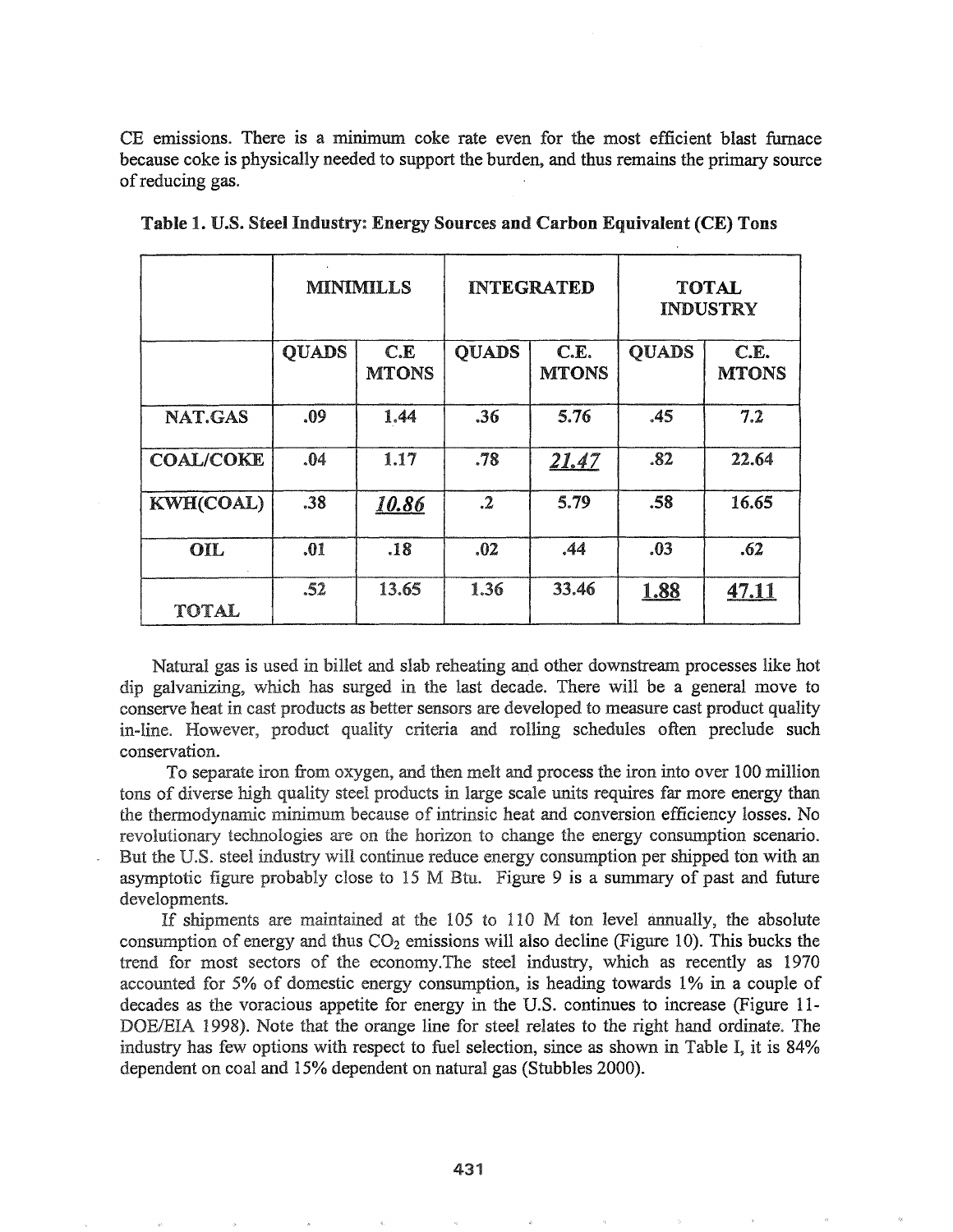## **Conclusions**

The U.S. Steel industry has restructured itself over the last fifty years through the introduction of new processes and the elimination of obsolete capacity. Some of these changes (e.g. the introduction of slab casting) appeared glacial in speed but there were mitigating circumstances. The spirit of the minimills ultimately prevailed and today, the U.S. is unquestionably the world leader in large-scale EAF operations. The fact that the ratio of EAF raw steel output in the U.S. (now > 50% of the total) to integrated steel output is higher than anywhere else in the world also means that U.S. energy consumption per shipped ton is the lowest in the world. This structural trend to reduce energy/ton is likely to continue as economic pressures force integrated companies either to liquidate or adopt EAF technology. In a healthy world economy, imports might decline and more EAF capacity will be required for a growing population. In a depressed economy, some integrated companies and weaker minmills will disappear. Either way, the survivors will be very efficient, and a downward trend in energy consumption from 17 to about 15 M Btu/ton is projected.

No new technology (e.g.strip casting, HiSmelt) jumps out as a major energy saver and approaching "practical" theoretical energy consumption in conventional we are BF/BOF/EAF/Caster/ operations. However, myriad conservation projects, driven by the continuous improvement philosophy in the industry and rising energy costs, will account for about 2/3 of the projected savings. Since coal and electricity are the key energy sources for the industry, coal will remain the over-riding primary source of energy, although regionally, nuclear and hydro-power may prevail.



Figure 9. Major Factors Contributing to Reduced Energy Consumption/Ton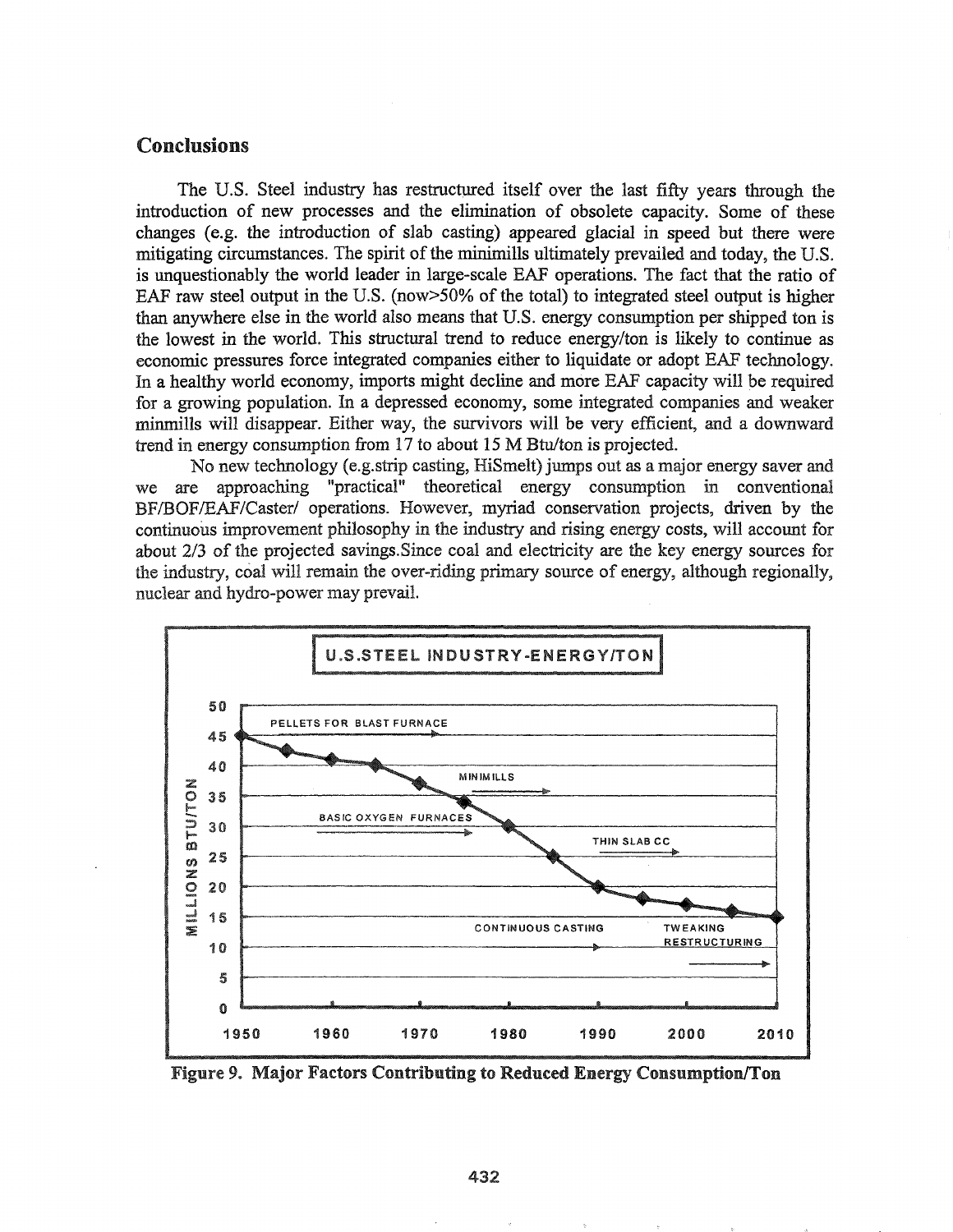

Figure 10. Carbon Equivalent Emissions for the U.S. Steel Industry



**Figure 11. U.S. Energy Consumption**